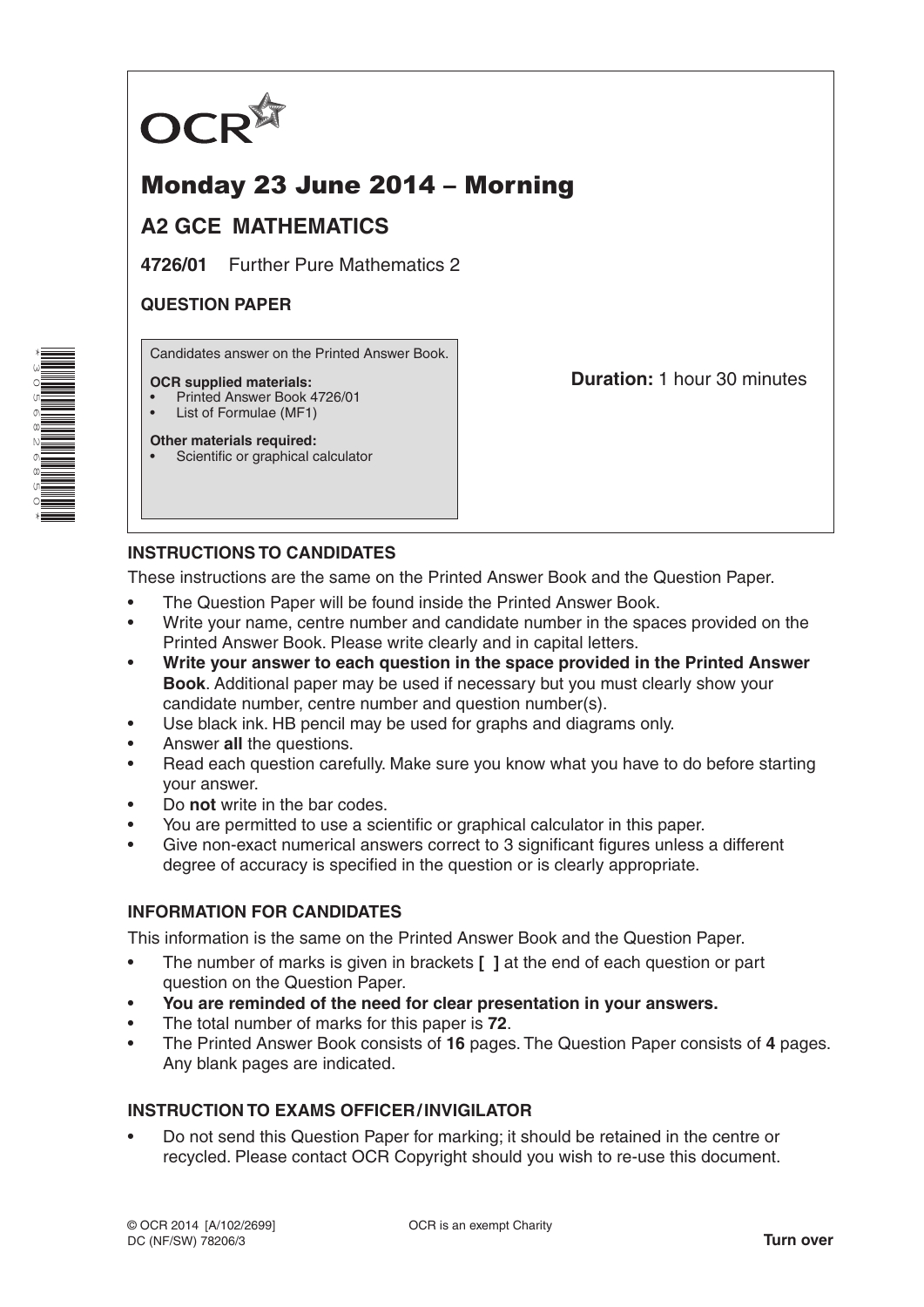**1** Find *x*  $\int_{0}^{2} \frac{1}{\sqrt{4+x^2}} dx$ 2  $\int_0^1 \frac{1}{\sqrt{4+x^2}} dx$ , giving your answer exactly in logarithmic form. **[3]** 

- **2** It is given that  $f(x) = \ln(1 + x^2)$ .
	- **(i)** Using the standard Maclaurin expansion for  $\ln(1+x)$ , write down the first four terms in the expansion of  $f(x)$ , stating the set of values of *x* for which the expansion is valid. **[3]**
	- **(ii)** Hence find the exact value of

$$
1 - \frac{1}{2} \left(\frac{1}{2}\right)^2 + \frac{1}{3} \left(\frac{1}{2}\right)^4 - \frac{1}{4} \left(\frac{1}{2}\right)^6 + \dots
$$
 [2]

**3**  The diagram shows the curve *y*  $=\frac{1}{x^3}$  for  $1 \le x \le n$  where *n* is an integer. A set of  $(n-1)$  rectangles of unit width is drawn under the curve.



- **(i)** Write down the sum of the areas of the rectangles. **[2]**  $\infty$
- (ii) Hence show that  $\sum_{n=1}^{\infty} \frac{1}{r^3} < \frac{3}{2}$ . *r* 3 1  $\lt$  $\sum_{r=1}^{\infty} \frac{1}{r^3} < \frac{3}{2}$ . [5]
- **4** The curves  $y = \cos^{-1}x$  and  $y = \tan^{-1}(\sqrt{2}x)$  intersect at a point *A*.
- **(i)** Verify that the coordinates of *A* are  $\left(\frac{1}{\sqrt{2}},\right)$ 1  $\left(\frac{1}{\sqrt{2}}, \frac{1}{4}\pi\right)$ . [2]
	- **(ii)** Determine whether the tangents to the curves at *A* are perpendicular.  $\begin{bmatrix} 4 \end{bmatrix}$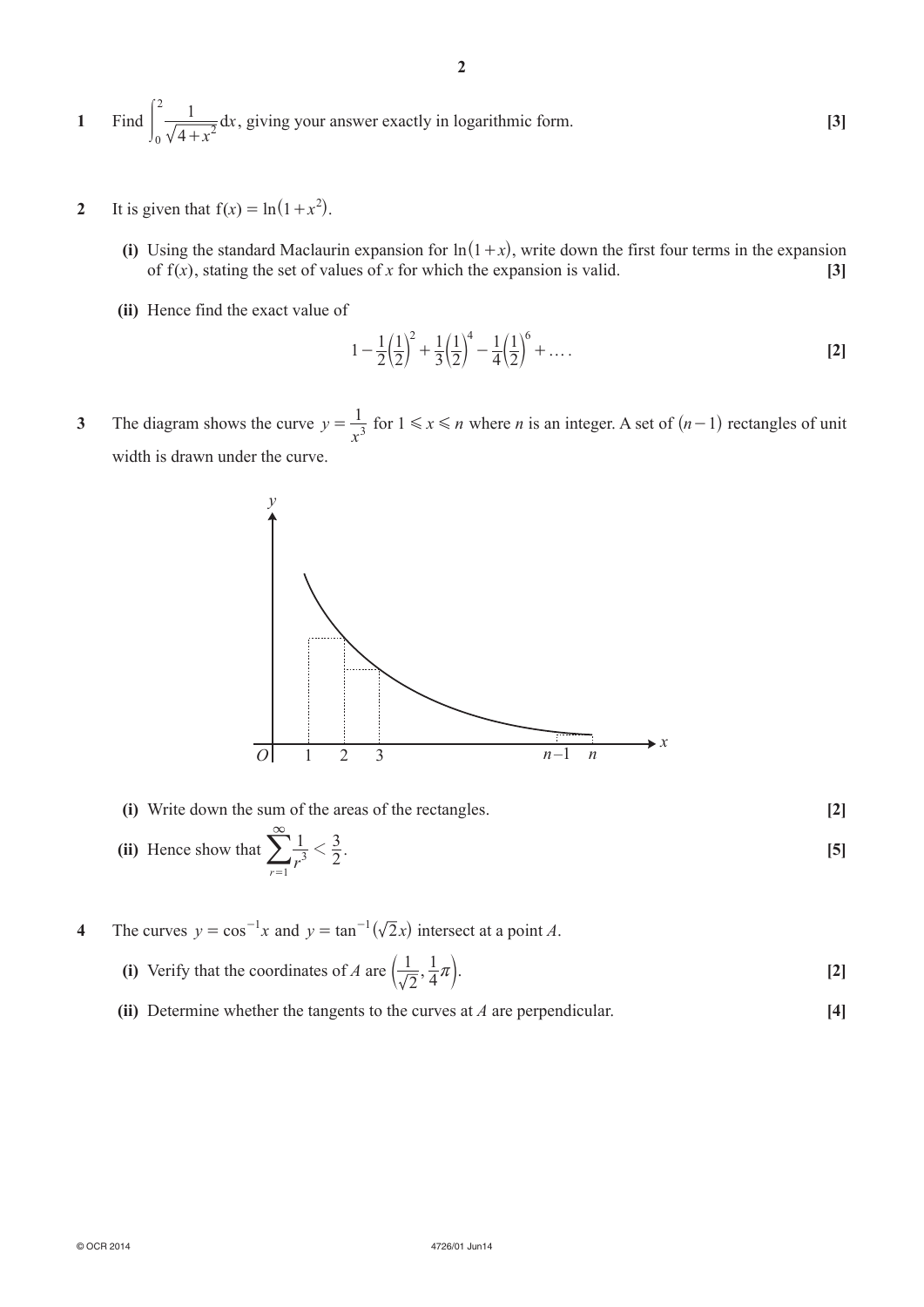- **5** A curve has equation  $y = \frac{x^2}{x}$ 3  $^{2}-8$  $=\frac{x^2-8}{x-3}$ .
	- **(i)** Find the equations of the asymptotes of the curve. **[3]**
	- **(ii)** Prove that there are no points on the curve for which  $4 \le y \le 8$ .
	- **(iii)** Sketch the curve. Indicate the asymptotes in your sketch. **[2]**

6 (i) Given that 
$$
y = \cosh^{-1} x
$$
, show that  $y = \ln(x + \sqrt{x^2 - 1})$ . [4]

(ii) Show that 
$$
\frac{d}{dx}(\cosh^{-1}x) = \frac{1}{\sqrt{x^2 - 1}}
$$
. [2]

**(iii)** Solve the equation  $cosh x = 3$ , giving your answers in logarithmic form. **[3]** 

7 It is given that, for non-negative integers *n*, 
$$
I_n = \int_0^{\frac{1}{2}\pi} \sin^n x \, dx
$$
.  
\n(i) Show that  $I_n = \frac{n-1}{n} I_{n-2}$  for  $n \ge 2$ .

- (ii) Explain why  $I_{2n+1} \leq I_{2n-1}$ . [2]
- (iii) It is given that  $I_{2n+1} < I_{2n} < I_{2n-1}$ . Take  $n = 5$  to find an interval within which the value of  $\pi$  lies. [6]

**8** A curve has polar equation  $r = a(1 + \cos \theta)$ , where *a* is a positive constant and  $0 \le \theta \le 2\pi$ .

- **(i)** Find the equation of the tangent at the pole. **[2]**
- *(ii)* Sketch the curve. **[2]**
- *(iii)* Find the area enclosed by the curve. **[6]**
- **9** The equation  $10x 8\ln x = 28$  has a root  $\alpha$  in the interval [3, 4]. The iteration  $x_{n+1} = g(x_n)$ , where  $g(x) = 2.8 + 0.8 \ln x$  and  $x_1 = 3.8$ , is to be used to find  $\alpha$ .
	- **(i)** Find the value of  $\alpha$  correct to 5 decimal places. You should show the result of each step of the iteration to 6 decimal places. **[4]**
	- *(ii)* Illustrate this iteration by means of a sketch. **[2]**
	- (iii) The difference,  $\delta_r$ , between successive approximations is given by  $\delta_r = x_{r+1} x_r$ . Find  $\delta_3$ . [2]
- **(iv)** Given that  $\delta_{n+1} \approx g'(\alpha)\delta_n$ , for all positive integers *n*, estimate the smallest value of *n* such that  $\delta_n < 10^{-6} \delta_1^{n+1}$   $\sim$  .  $\delta_n$   $\sim$  1

#### **END OF QUESTION PAPER**